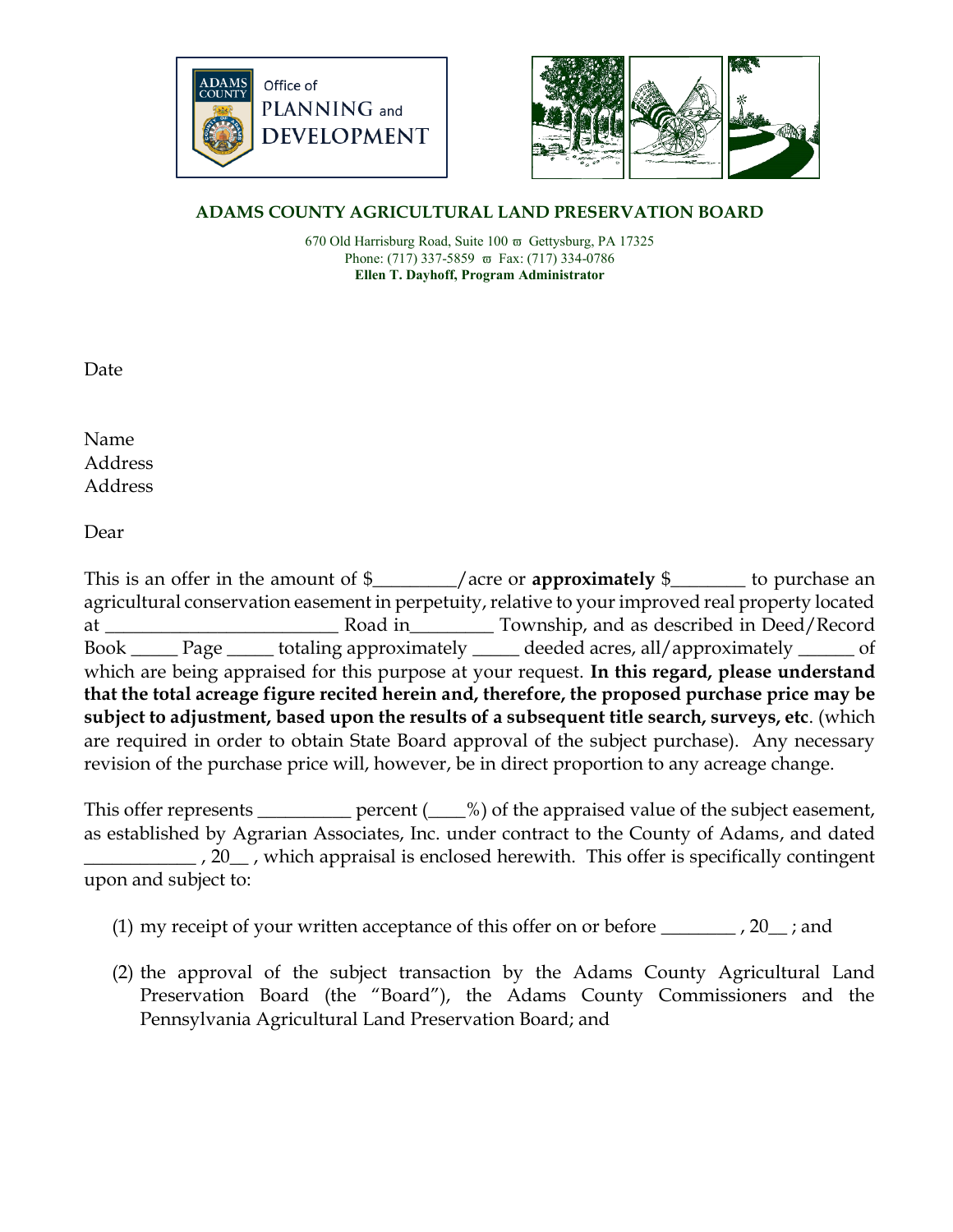- (3) the execution of an Agreement for the Sale and Purchase of an Agricultural Conservation Easement in Perpetuity (copy of which has been provided to you) by you, the County of Adams and the Commonwealth of Pennsylvania in form required by the Commonwealth; and
- (4) inclusion of the *Exclusion Area Requirements* (if and when applicable and required), *Subdivision Guidelines, Permitted Uses Policy* and *Construction of a Residential Structure on a Preserved Farm*, copies of all of which are being provided to you; the County's Subdivision Guidelines, as amended, will be incorporated into and made a part of your Agreement of Sale and Deed of Agricultural Conservation Easement; and
- (5) you are further advised that any separately-described parcels or tracts of land in your above-referenced, existing deed(s) must be merged into one (1) single tract, via a recorded Declaration of Merger of Separate Tracts/Parcels, prior to the imposition of the Easement, and thereafter cannot be separately sold or conveyed, which perpetual covenant will also be included in the Deed of Agricultural Conservation Easement; and
- (6) your conveyance of good, marketable and insurable title to the subject Agricultural Conservation Easement, *i.e.*, all liens and encumbrances will have to be paid off and satisfied of record *or* subordinated to the easement; and
- (7) unless you and the Board cannot mutually agree upon the appraised value of your property or unless you and the County cannot mutually agree upon the proposed easement purchase price, you are advised that, in the event that you withdraw your application at any time for any other reason after signing and returning the present offer letter, you will be required to reimburse the County for any and all costs incurred by the County in connection with the processing of your application, including, for example, appraisal and surveying costs, as well as incidental administrative costs.

Please note that you will have a number of options, relative to the structuring of the transaction, such as a Section 1031 Like-Kind Exchange or Installment Purchase as well as working with your Township to possibly obtain more funding. Information regarding these options will be provided to you upon request. **You are encouraged to contact your personal Accountant regarding this very important real estate transaction prior to signing this offer letter.**

I look forward to working with you in this important matter. Please contact me with any questions or concerns at your earliest convenience.

Sincerely,

Ellen T. Dayhoff, Administrator

*Enclosures*